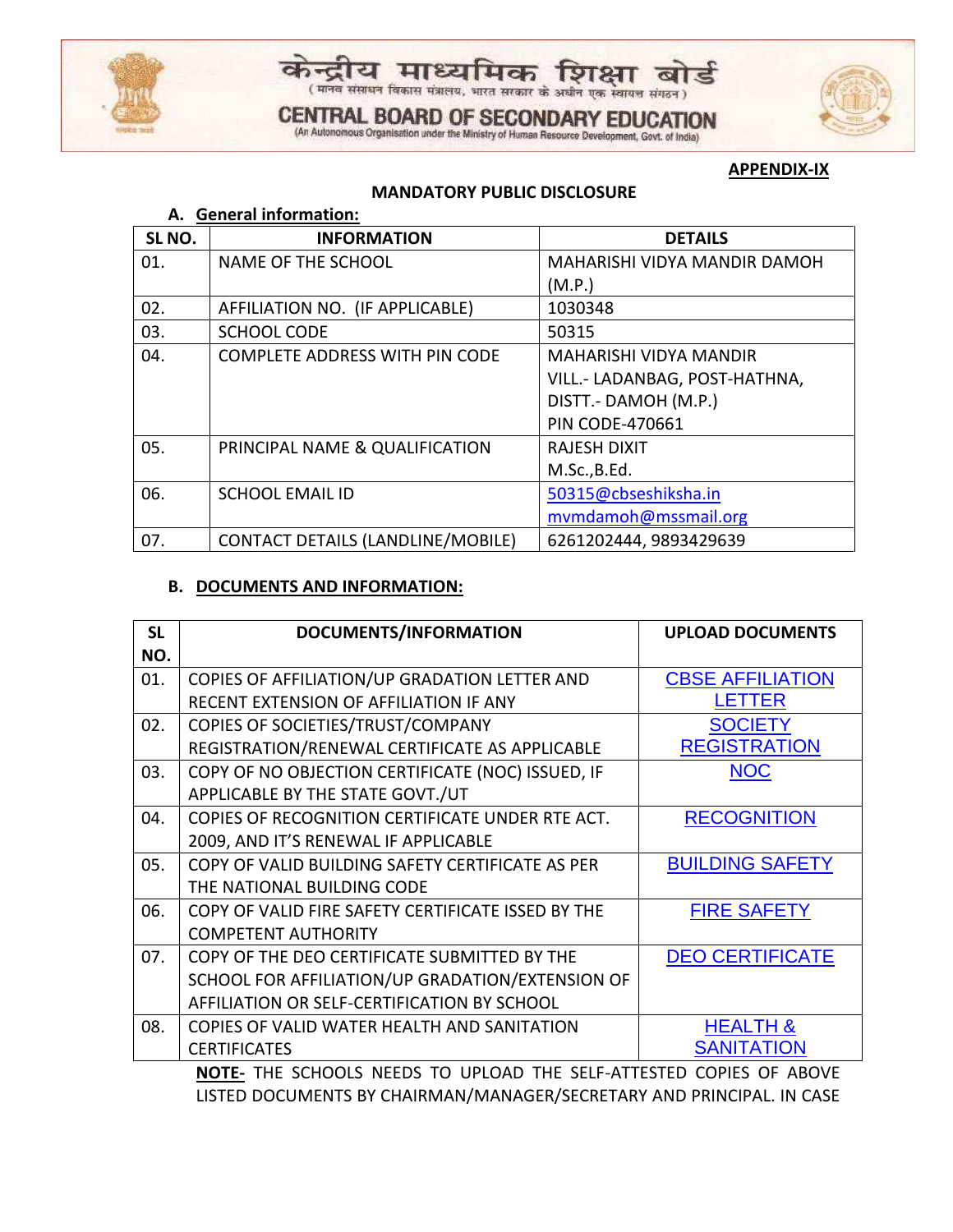IT IS NOTICED AT LATTER STAGE THAT UPLOADED DOCUMENTS ARE NOT GENUINE THEN SCHOOL SHALL BE LIABLE FOR ACTION AS PER NORMS.

## **C. RESULT AND ACADEMICS**.

| <b>SL</b> | <b>DOCUMENTS/INFORMATION</b>               | <b>UPLOAD DOCUMENTS</b>       |
|-----------|--------------------------------------------|-------------------------------|
| NO.       |                                            |                               |
| 01.       | FEE STRUCTURE OF THE SCHOOL                | <b>FEE STRUCTURE</b>          |
| 02.       | ANNUAL ACADEMIC CALENDAR                   | <b>ACADEMIC CALENDAR</b>      |
| 03.       | LIST OF SCHOOL MANAGEMENT COMMITTEE        | <b>SMC</b>                    |
|           | (SMC)                                      |                               |
| 04.       | LIST OF PARENTS TEACHERS ASSOCIATION (PTA) | <b>PTA MEMBERS</b>            |
|           | <b>MEMBERS</b>                             |                               |
| 05.       | LAST THREE YEAR RESULT OF THE BOARD        | <b>RESULTS (LAST 3 YEARS)</b> |
|           | EXAMINATION AS PER APPLICABILITY           |                               |

# **RESULT CLASS X**

| S.NO. | <b>YEAR</b> | <b>No. of Registered</b> | <b>No. of Students</b> | Pass       | <b>Remarks</b> |
|-------|-------------|--------------------------|------------------------|------------|----------------|
|       |             | <b>Students</b>          | <b>Passed</b>          | Percentage |                |
| 01    | 2018-19     | 64                       | 63                     | 98.44%     |                |
| 02    | 2019-20     | 80                       |                        | 96.25%     |                |
| 03    | 2020-21     | 88                       | 88                     | 100%       |                |

### **RESULT CLASS XII**

| S.NO. | <b>YEAR</b> | No. of Registered | <b>No. of Students</b> | Pass       | <b>Remarks</b> |
|-------|-------------|-------------------|------------------------|------------|----------------|
|       |             | <b>Students</b>   | <b>Passed</b>          | Percentage |                |
| 01    | 2018-19     | 37                | 35                     | 94.59%     |                |
| 02    | 2019-20     | 36                | 32                     | 88.89%     |                |
| 03    | 2020-21     | 32                | 32                     | 100%       |                |